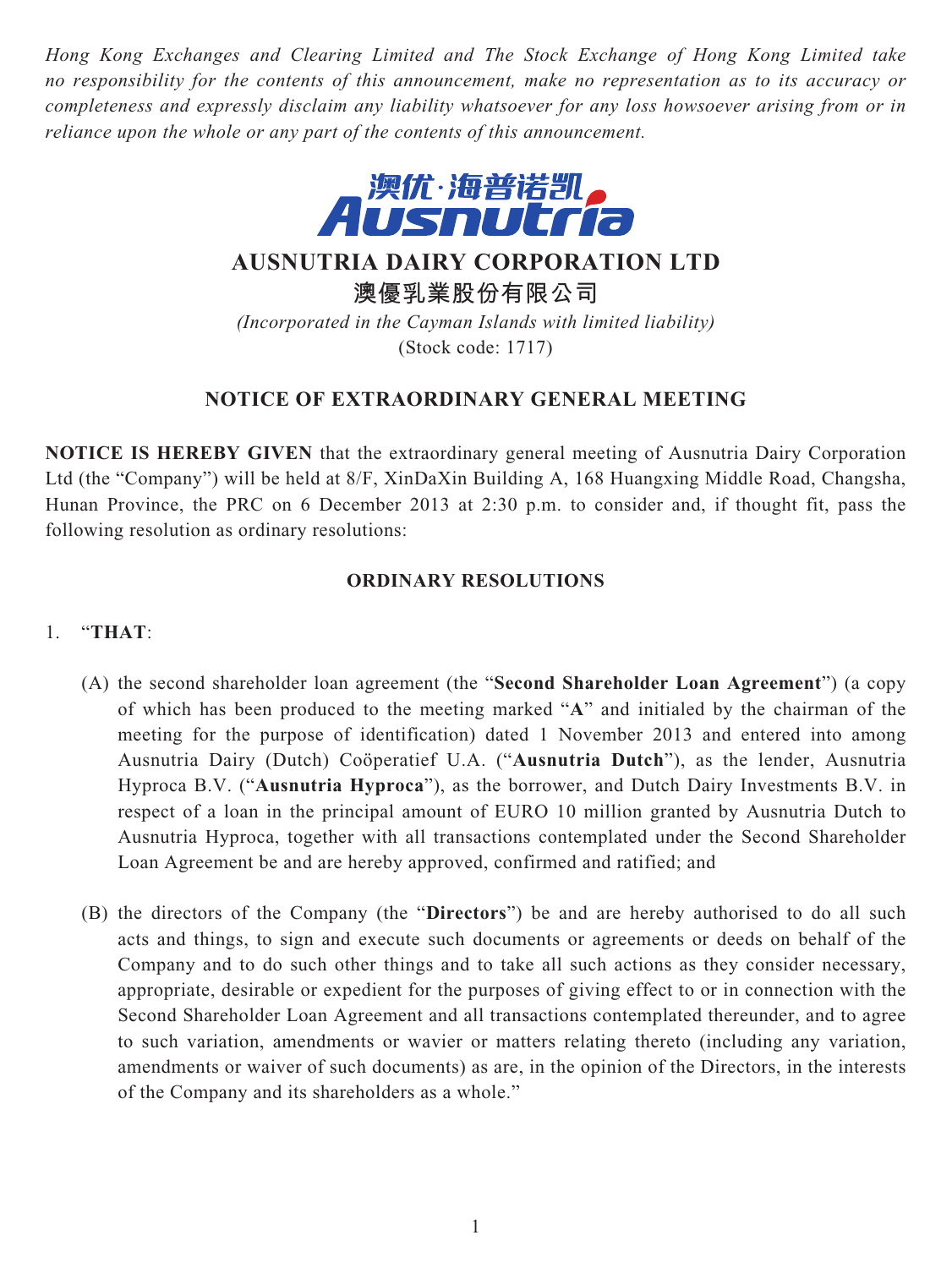## 2. "**THAT**:

- (A) the framework supply agreement (the "**Framework Supply Agreement**") (a copy of which has been produced to the meeting marked "**B**" and initialed by the chairman of the meeting for the purpose of identification) dated 1 November 2013 and entered into between the Company, as the purchaser, and Ausnutria Hyproca, as the supplier, in respect of the procurement of paediatric milk formula products, together with all transactions contemplated under the Framework Supply Agreement and the proposed annual caps for the period from 1 November 2013 to 31 December 2013 and the two years ending 31 December 2015 for the transactions contemplated under the Framework Supply Agreement be and are hereby approved, confirmed and ratified; and
- (B) the Directors be and are hereby authorised to do all such acts and things, to sign and execute such documents or agreements or deeds on behalf of the Company and to do such other things and to take all such actions as they consider necessary, appropriate, desirable or expedient for the purposes of giving effect to or in connection with the Framework Supply Agreement and all transactions contemplated thereunder, and to agree to such variation, amendments or wavier or matters relating thereto (including any variation, amendments or waiver of such documents) as are, in the opinion of the Directors, in the interests of the Company and its shareholders as a whole."

By order of the board of directors of **Ausnutria Dairy Corporation Ltd Yan Weibin** *Chairman*

Changsha, China, 18 November 2013

*Registered office:* Cricket Square Hutchins Drive P.O. Box 2681 Grand Cayman KY1-1111 Cayman Islands

*Principal Place of Business in Hong Kong:* Room 2101 Beautiful Group Tower 77 Connaught Road Central Hong Kong

#### *Notes:*

- 1. Any member entitled to attend and vote at the above meeting is entitled to appoint one or more person(s) as his proxy to attend and vote instead of him. A proxy need not be a member of the Company.
- 2. To be valid, a form of proxy, together with the power of attorney or other authority, if any, under which it is signed, or a certified copy of that power of attorney, must be deposited not less than 48 hours before the time appointed for the holding of the above meeting at the Company's branch share registrar, Computershare Hong Kong Investor Services Limited, at 17M Floor, Hopewell Centre, 183 Queen's Road East, Wanchai, Hong Kong.